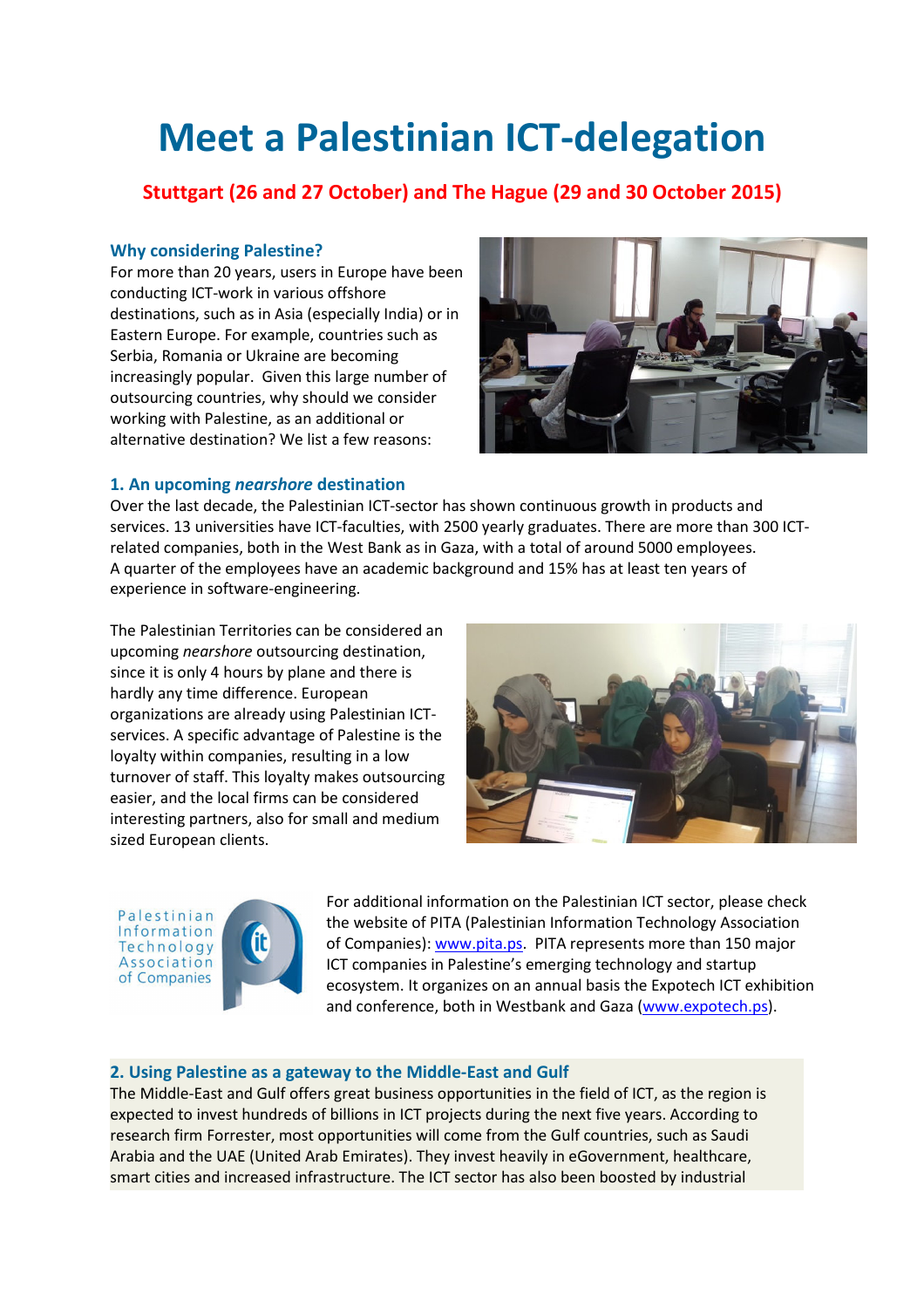investments in the region, aim to be a global business hub.

For many European software vendors however, the countries around the Gulf are rather unknown. Some of the companies from Palestine can assist with localisation (adapting the software into the specific demands of the Gulf-market, translating the software into the Arabic language), and are able to offer support in linking to those markets.

### 3. Because of CSR (Corporate Social Responsibility)



Several foreign relationships with the Palestinian Territories started because of CSR (Corporate Social Responsibility) initiatives. After a visit of CEO John Chambers, Cisco decided in 2009 to invest 10 million USD in the ICT-cooperation with Palestine. Other American firms would follow this example. A YouTube video gives an impression: www.youtube.com/watch?v=foQOdksPv9M. "It started with hesitation and doubt, but became a good business investment". Zika Abzuk, manager, Cisco

See also the article: 'Palestine and ICT Offshore Sourcing: from CSR to Long-term Economic Impact': www.gpic.nl/outsourcing-palestine-csr.pdf

# Individual meetings with Palestinian ICT-companies can be arranged in Stuttgart and The Hague

Interested in exploring the potential advantages of using Palestine as an alternative nearshore destination ? A delegation of Palestinian ICT-companies, invited by the Dutch government agency CBI, will travel to Europe at the end of October 2015. They offer a broad range of services, such as software programming, testing, system conversion and migration, smartphone development, ecommerce and localization into Arabic.

Contact us in case you are interested in having individual meetings with them on 26 and 27 October (in Stuttgart) or 29 and 30 October (in The Hague). The Palestinian ICT-delegation will consist of 8 companies, and their profiles are listed below.



 For more information and for requesting individual meetings: Mr. Paul Tjia, GPI Consultancy P.O. Box 26151, 3002 ED Rotterdam, the Netherlands Tel.: +31-10-4254172, E-mail: paul@gpic.nl, Web: www.gpic.nl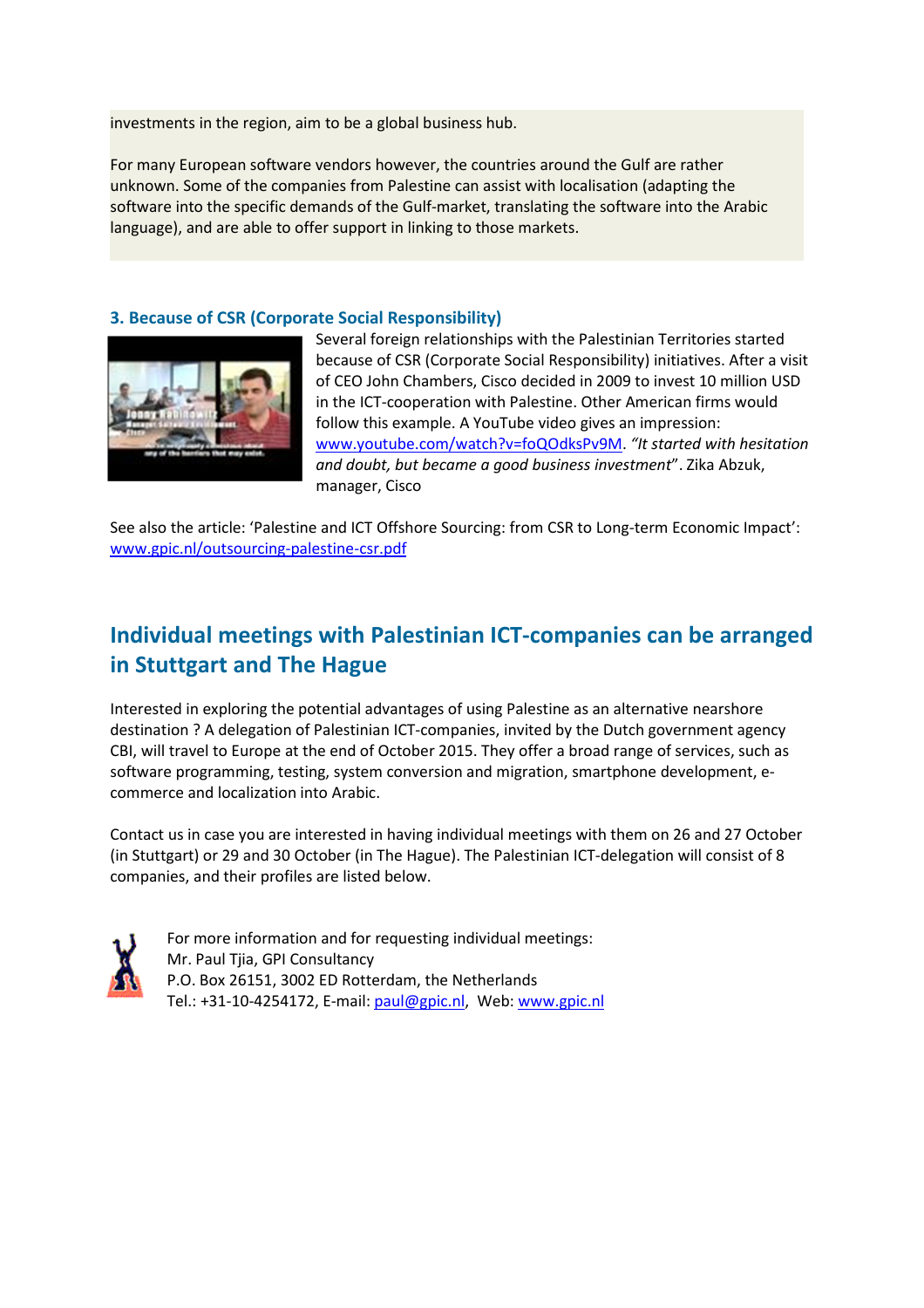





ASAL Technologies is the largest software development house in Palestine. Since 2000, ASAL has provided business-enhancing solutions for clients including Microsoft, CISCO, Mellanox, LivePerson, Intel, and HP. ASAL employs over 140 software engineers. ASAL staff are available on a project basis or can be retained as an extension of your own staff for all of your ICT needs.

# PRODUCTS

ASAL's staff has excellent experience in the following area of expertise: web-based/enabled applications, object-oriented analysis/design/programming, software auditing/quality assurance, mobile development, client/server applications, networking and distributed applications.

- Software Research & Development (Mobile Development, Web-Based Solutions, Quality Assurance and Testing (Automation)
- Professional Services (Microsoft Dynamics CRM, Salesforce CRM, SharePoint)
- European agent / business developer
- Data centers in need of quality assurance
- Universities searching for admission, student support and payment systems
- European tech companies (software, hardware, ICT, telecom) in need of a highly qualified outsourcing alternative

# **STRENGHTS**

- Quality and reliability
- Cost Effectiveness
- International experience
- **Scalability**
- Adaptability to client cultures
- Time zone proximity
- Excellent command of English

#### **REFERENCES**

- Cisco: Internet protocol, USA
- Microsoft: Software & hardware, USA
	- Live Person: Online marketing, USA
- Mellanox: Interconnect solutions, USA

www.asaltech.com





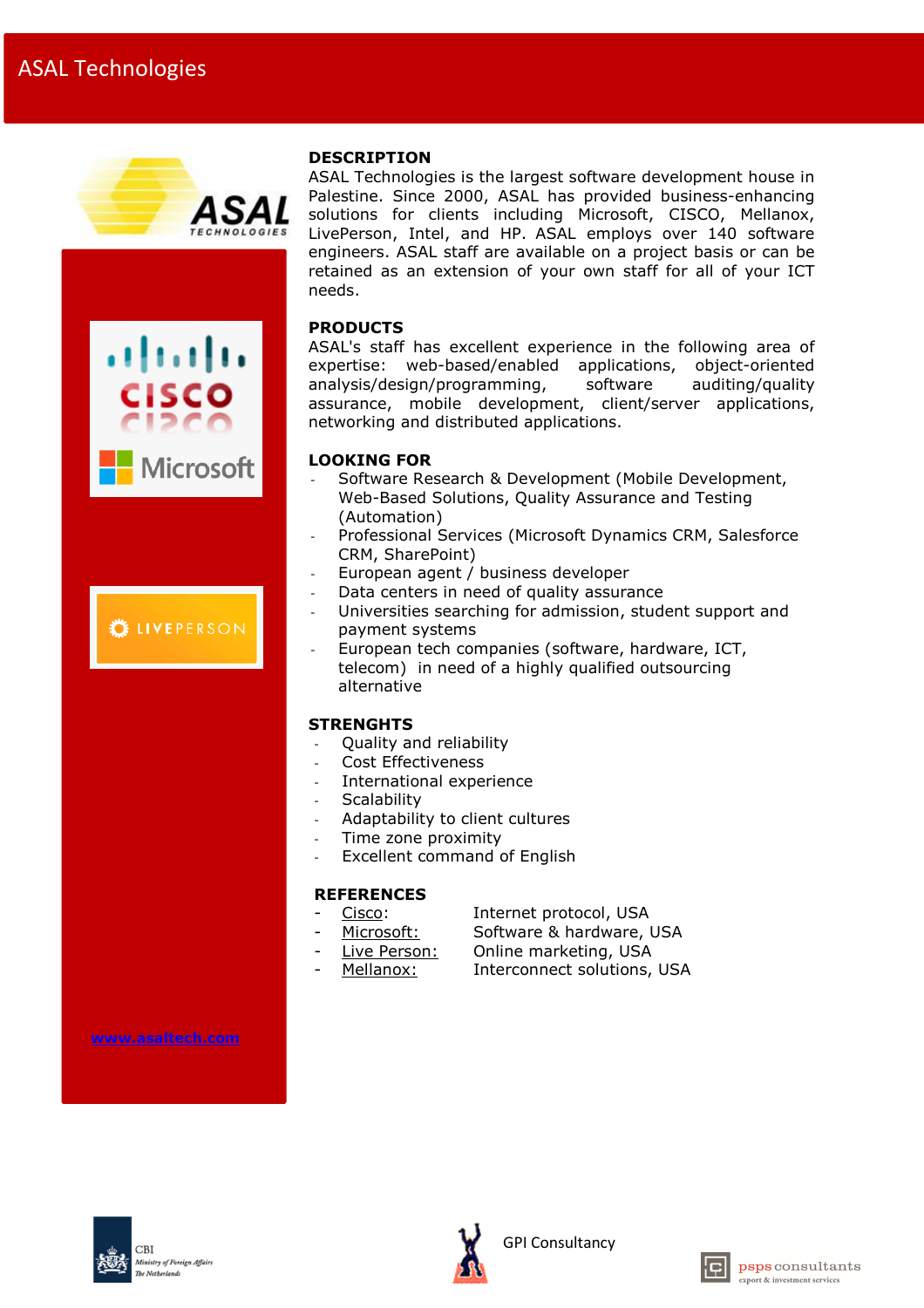# **EXaLt**







www.exalt-tech.com

# DESCRIPTION

EXALT Technologies Ltd. is a software development center of excellence with a culture of innovation that is based on openness, empowerment and personal responsibility. Established in 1997, EXALT spearheaded the software outsourcing industry in Palestine. With more than 100 employees EXALT Technologies Ltd. has helped organizations of all sizes from fortune 100 companies to social networking startups, to extend their enterprise software solutions to the mobile world.

# PRODUCTS

EXALT Technologies Ltd. has excellent experience in the following area of expertise:

- Customized Software/Applications Development,
- Enterprise Solutions,
- UI Design and Graphics Design
- Mobile Apps Development.

### LOOKING FOR

- Contractual Software Development Projects
- Strategic Sales / Representation Partnerships
- Advertising / new media agencies in need of mobile solutions
- Mobile and web application solutions
- Technology companies looking for IT services: i.e. ICT, hardware manufacturing, telecom

# **STRENGHTS**

- Traverse the complete development cycle thus turning a product from definition into production
- Emphasis on Customers' business by building internal domain knowledge
- Core team of experienced engineers and development managers
- Close management involvement and follow up with all projects

#### **REFERENCES**

- Cisco: Networking Equipment, USA
- 
- HP: Commercial Digital Printing, USA
- Owilt: Content Caching Solution, USA





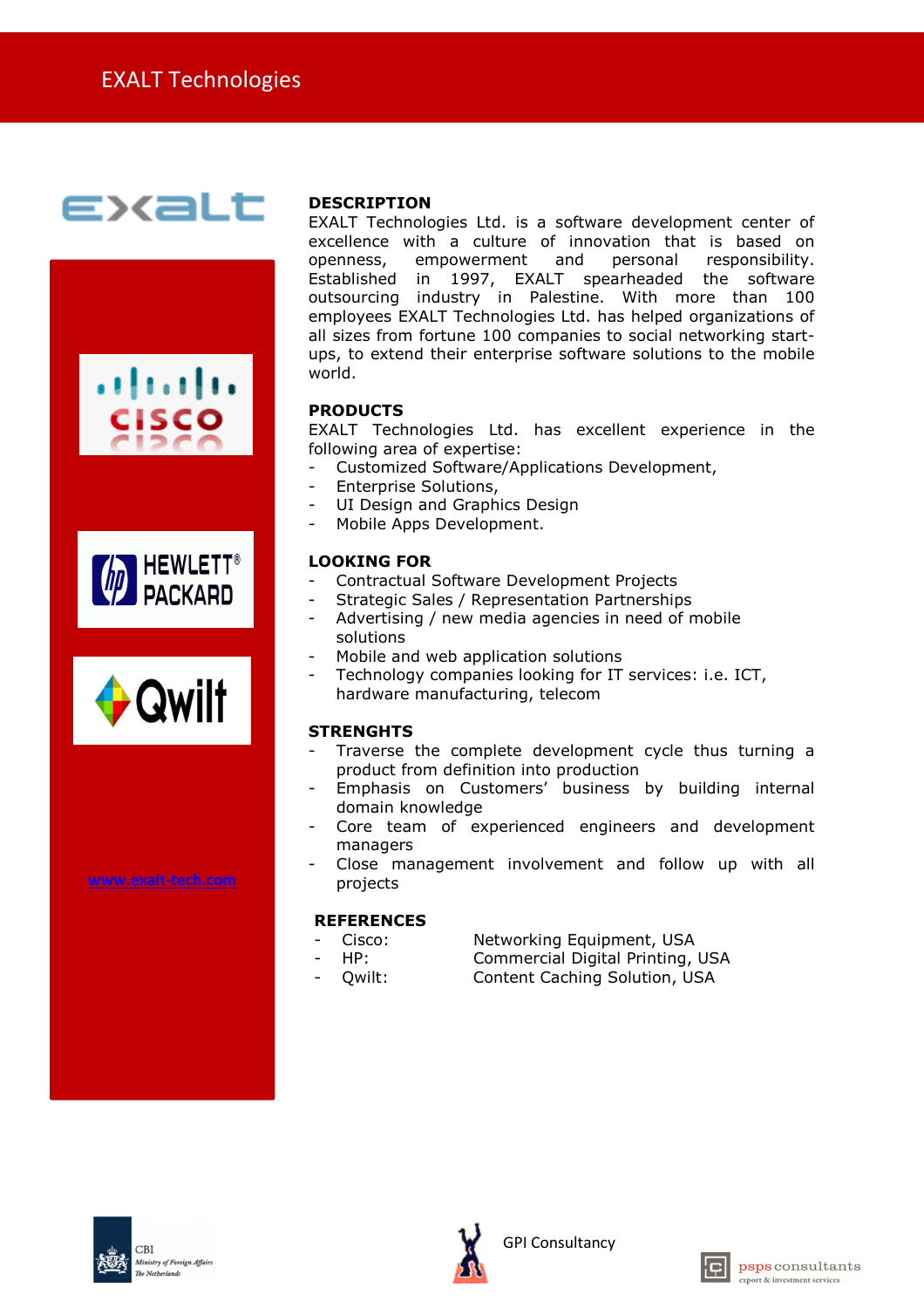



**Branding** 



Website Development



Mobile Application

www.unitone.ps

#### **DESCRIPTION**

Unit One ICT is one of the top local Palestinian Information Technology companies, established in 2005 and working with 63 employees. The company has clients and partners from all around the world. The company and its team continue to prove its hard work, quality and customer satisfaction. Unit One ICT is always aware of the rapid change of technology and, as a result, it is always up to date with the latest trends. Making sure that the outcome is modern, neat and reflective of erudition.

# PRODUCTS

Unit One ICT has excellent experience in the following area of expertise: Computer programming activities, Mobile Application Development, Web portals, Custom Software Development, Data processing, hosting and related activities and other services activities.

# LOOKING FOR

- Companies needing custom (web) application development, Mobile application development, solutions for HRM, CRM, Media & Advertising, UI Design
- Companies in need of new or updated visual identity, printable company profiles, design and brand design
- E-commerce companies in search of visual and software improvement
- Companies needing e-catalogues
- Governmental institutions searching for issue submission and processing systems
- New media and advertising agencies to partner with

# **STRENGTHS**

- Work following ICT international quality standards.
- Expert staff (Executive staff, system analysts, programmers, designers, certified & expert trainers).
- Strategic map location with around 1-4 hour time difference from European countries.
- International partnerships
- The unique Apple MAC training Lab.
- Having an International Sales and European Coordinator in Europe.

# **REFERENCES**

- OxFam: Charity, UK
	-
- 
- 
- 
- Mashareg: Advertising, Palestine
- Bank of Palestine: Financial, Palestine
- Mercy Corps: Charity, UK





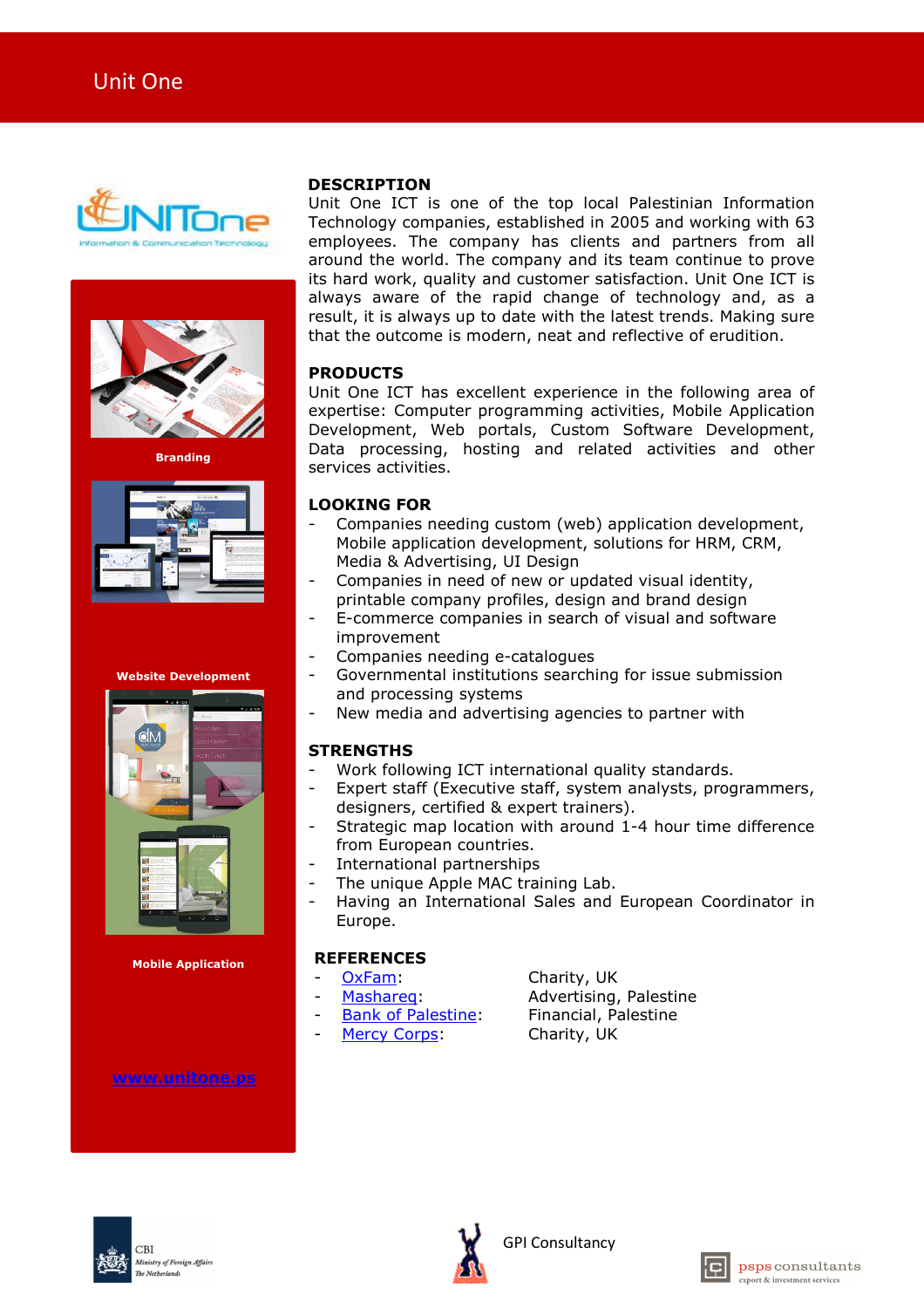









www.ultimit.ps

#### DESCRIPTION

ULTIMIT is an advanced IT company that is focusing its strategy on providing clients with high quality and reliable state of the art IT solutions. The company was established in 2008 and is now working with 30 employees. The company services are extended to cover the private and public sectors. ULTIMIT's focal objective is to provide its clients with intelligent technological solutions that solve their bottlenecks, meet their requirements and demands.

#### PRODUCTS

ULTIMIT has experience in developing, customizing and deploying IT business solutions such as Enterprise Resource Planning (ERP), Customer Relation Management (CRM), Human Resource Management (HRM), University admission, registration and course management applications, E-care applications, integrated mobile applications, in addition to many other applications.

#### LOOKING FOR

- European distribution partners to market Ultimit software packages, focused on Health, Telecom and Education
- Educational Institutions in need of IT solutions
- Financial Institutions
- Governmental, healthcare and NGO organization looking for ERP solutions

#### **STRENGHTS**

- Minimum Total Cost of Ownership
- Ouality of Service
- Reliable and Trustworthy Products
- State-of-the-Art Technologies

#### **REFERENCES**

- Palestinian Ministry of Education: Nationwide Web-Based School Management System for all Palestinian Schools (Public and Private)
- Bank of Palestine: Knowledge Base Management
- OOREDOO Palestine (Dealer Operations Management, Sales Distribution Management, Knowledge Based Management, Rate Plan Comparison, Invoice Tracking System, eTop-Up).





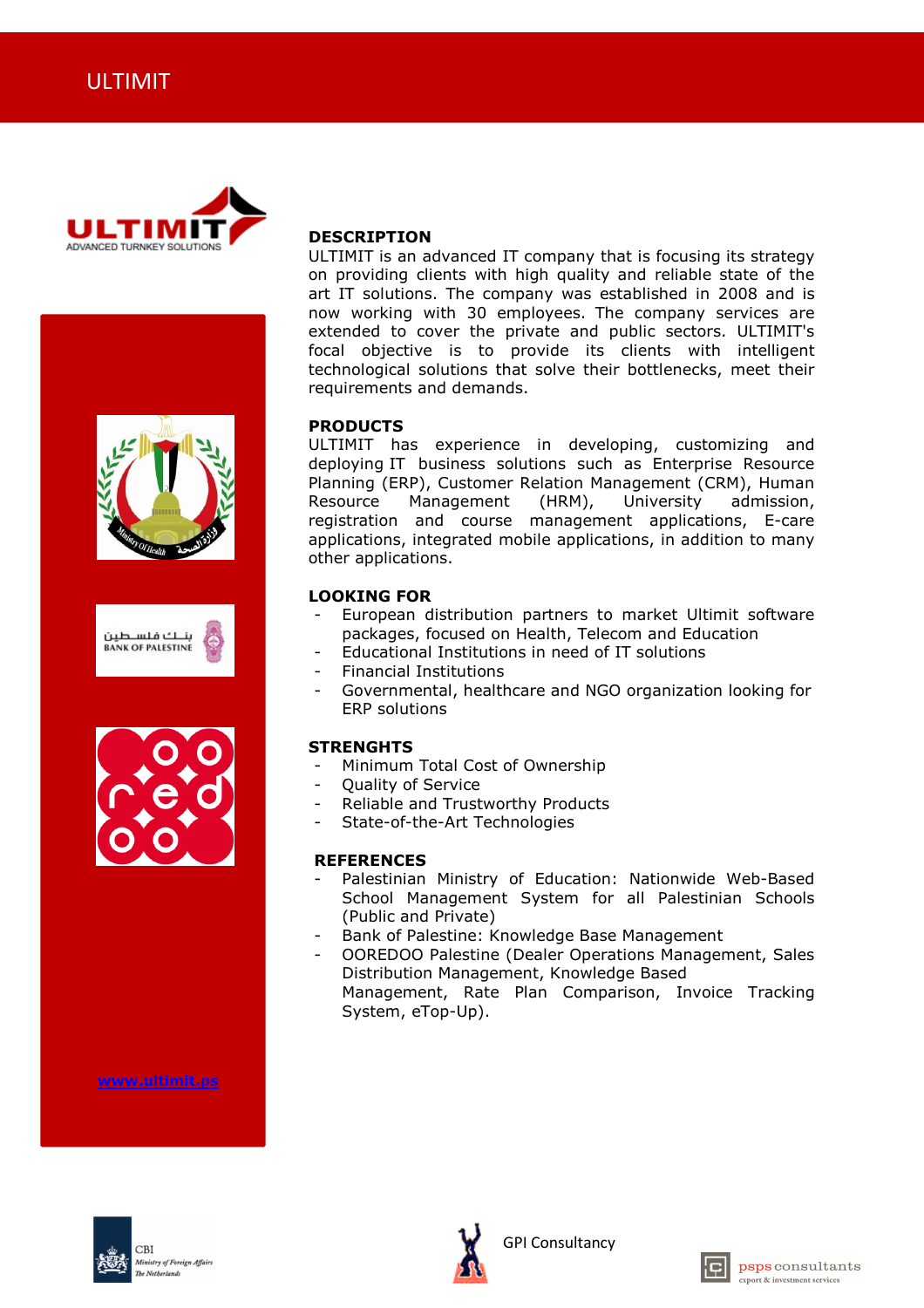











www.iconnect-tech.com

 $CRI$ 

Ministry of Foreign Affairs

# DESCRIPTION

iConnect Tech is a provider of outsourced software development services. Located in Ramallah and having 40 employees, iConnect provides services to its clients located in the USA and Europe who work in several industries including healthcare, aviation, auto and insurance industries. iConnect's focus is on providing software services to small and medium enterprises seeking to develop quality software products without the cost and complexity of having to hire and manage technical staff.

# PRODUCTS

iConnect delivers custom applications to bridge the gap between off-the-shelf software and software capable of the needs of your business. The company develops mobile applications to make sure that your company is not left out or limited to a desktop. iConnect is the partner who will link your industry experience with the tools needed to leverage the data your business needs for success. Furthermore, they build an independent QA team that ensures the integrity of the software development cycle and provides applications that are visually and programmatically flawless.

### LOOKING FOR

- Companies who are interested in customized software development services
- Call centers in search of staff and quality management systems
- Companies in need of temporary technical IT staff
- Medical institutions in search of data management software as well as conventional and embedded software solutions (e-Health)

# **STRENGTHS**

- Tackle complex software challenges
- Employees who started working at iConnect between 2007- 2010 have a 5.7 year retention rate; that is more than five times the industry average.
- focusing on a group of core industries we maintain expert level service and knowledge

# **REFERENCES**

- 
- Medcor: Health, USA Unicef: Charity
- US AID: Charity, USA AECC: Financial, USA
- Aer Data: Software





GPI Consultancy

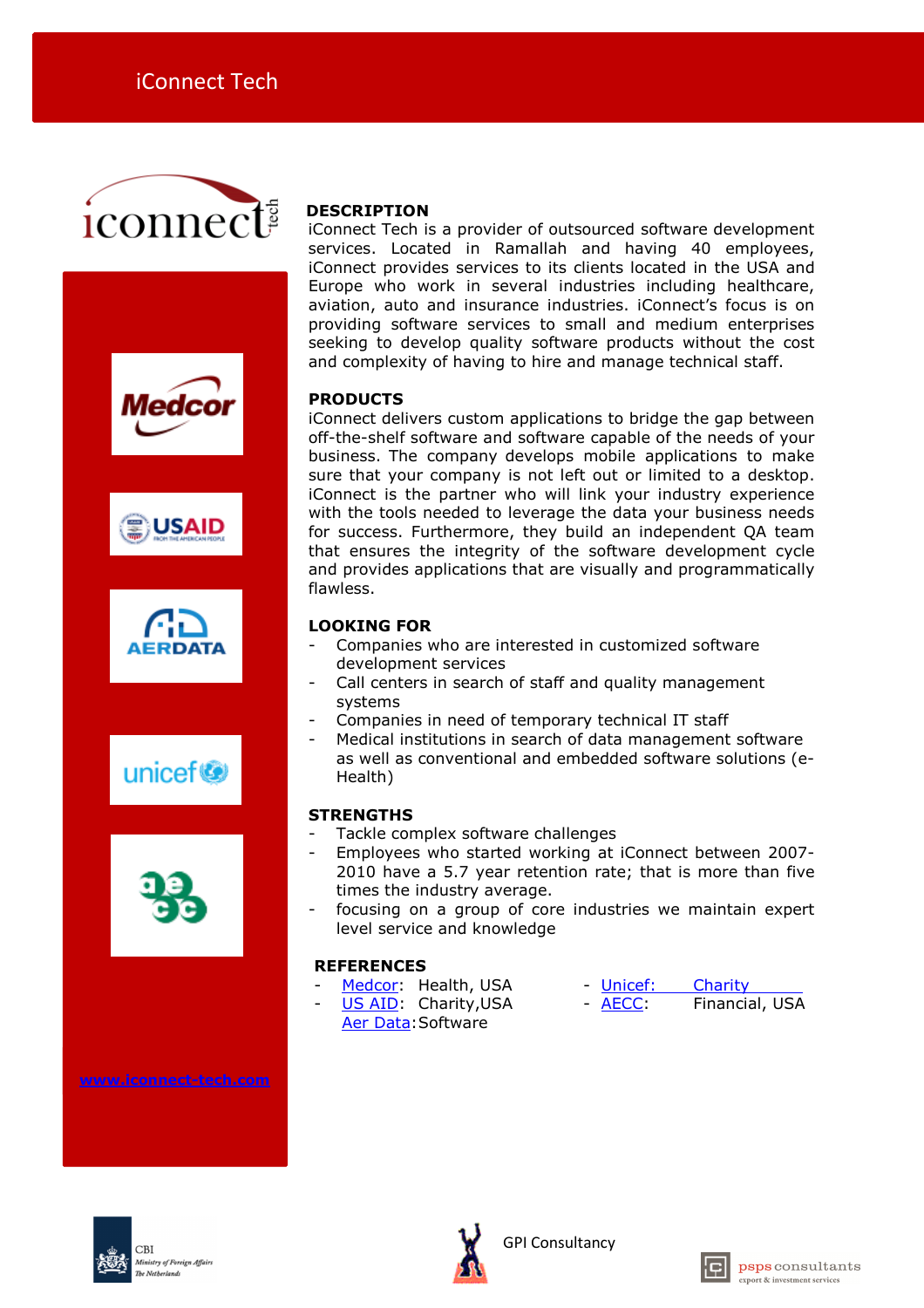







ISCO was established in 1997 as a private company by a group of professionals in the field of Information Technology, with a vision of building a leading professional software solutions in Palestine. Throughout the past five years, ISCO had achieved a great reputation status as one of the leading software development companies in Palestine. ISCO primary focus is to custom software development and Information Systems Integration. Since its establishment, ISCO has focused on providing integrated software and services solutions to a wide client base, now ISCO have more than 2500 satisfied customers ranging from small and medium customers to Large enterprises.

# PRODUCTS

ERP Systems E-Trading Solutions Outsourcing Services

### LOOKING FOR

- Software companies wanting to sell in the MENA region and need to localize their software products
- Contractual Software Development Projects
- Strategic Sales / Representation Partnerships
- Partners in the field of Remote Sensing of Water

# **STRENGHTS**

It is not just professionalism and expertise that distinguishes our staff. They also have a strong commitment to a customer service mission, and the quality of their work. They had passed smart employment selection criteria, then subjected to highly training programs. Our work environment gives them the opportunity to excel. Our technical staff includes a rich mix of developers, computer science, system analysts, software engineers, Technical support engineers, and other fields of study.

# **REFERENCES**

Palestine Development and Investment Company (PADICO) Palestinian Telecommunications Company (PALTEL) Palestine Securities Exchange (PSE) Target Securities and Investment Company AL-Ittihad Hospital National Arab Paints Company Belgian Technical Cooperation (BTC) www.iscosoft.com CHF International





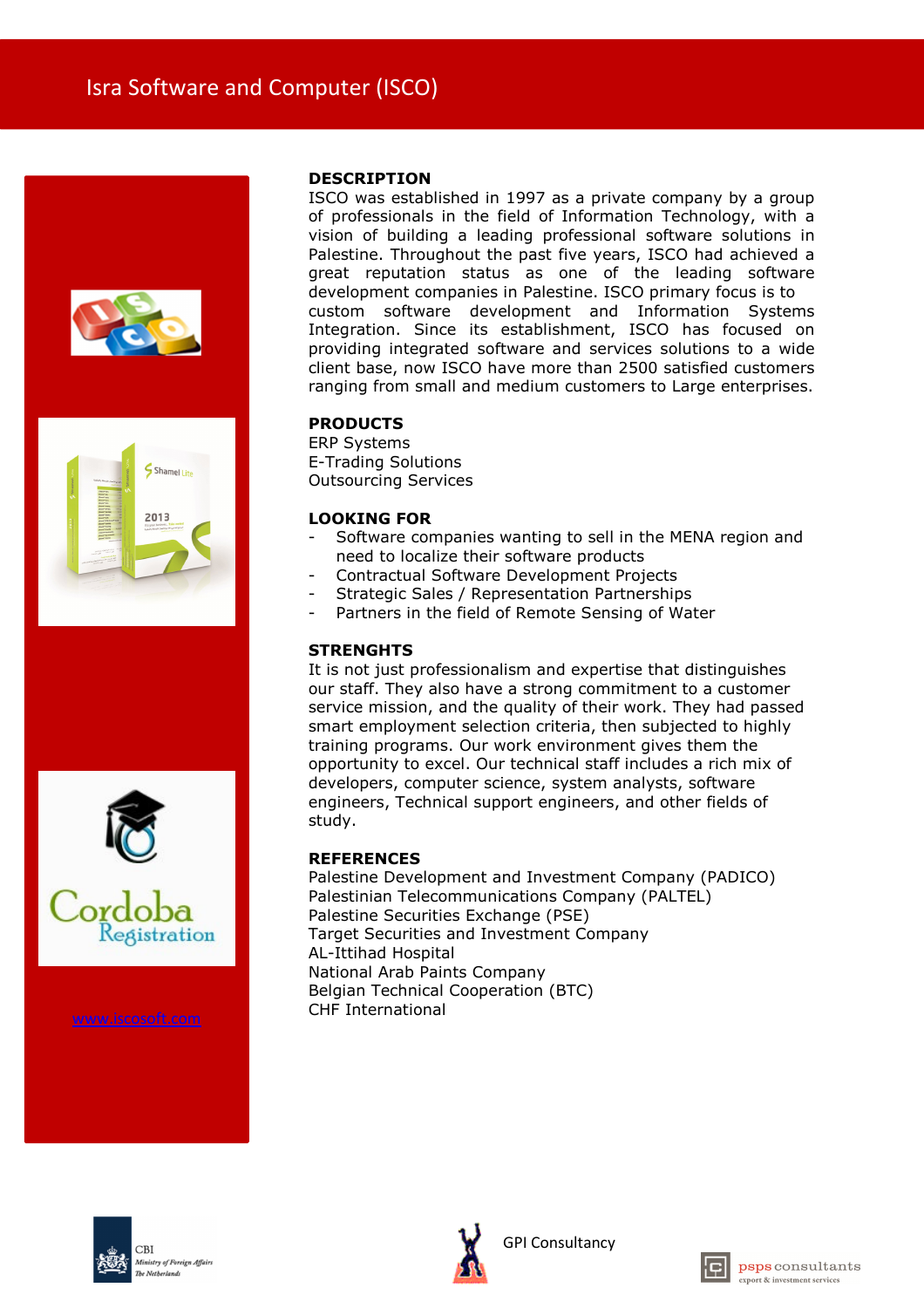







ALTARIQ Systems is software development, was founded in 2003 and works to provide comprehensive IT solutions and software also offer advisory services. ALTARIQ Systems & Projects has 22 employees and is a software development company that provides integrated and comprehensive Hi-tech solutions, software development, control System, outsourcing as well as innovative IT consultancy services.

### PRODUCTS

ALTARIQ helps companies that want to present their products in the MENA market by providing localization services and using our business network. Localization services include: Arabization and translation. Furthermore, they provide outsourcing services include: Coding, Graphic design, testing, documentation (Arabic / English) and Web development.

# LOOKING FOR (keywords)

- Software companies wanting to sell in the MENA region and need to localize their software products
	- o University related applications
	- o E-Learning tools
	- o Document Management
	- o Games
	- o Manufacturer of retail business products Price checkers, Handheld devices / applications

#### **STRENGHTS**

- Optimal client satisfaction by meeting clients' requirements on time, on budget and with high quality
- Strong pool of skilled expertise

#### REFERENCES:

- ELZAB: Retail peripherals manufacturer, Poland
- EBIT: IT, Bahrain
- Polaris: IT, Jordan

www.altariq.ps





GPI Consultancy